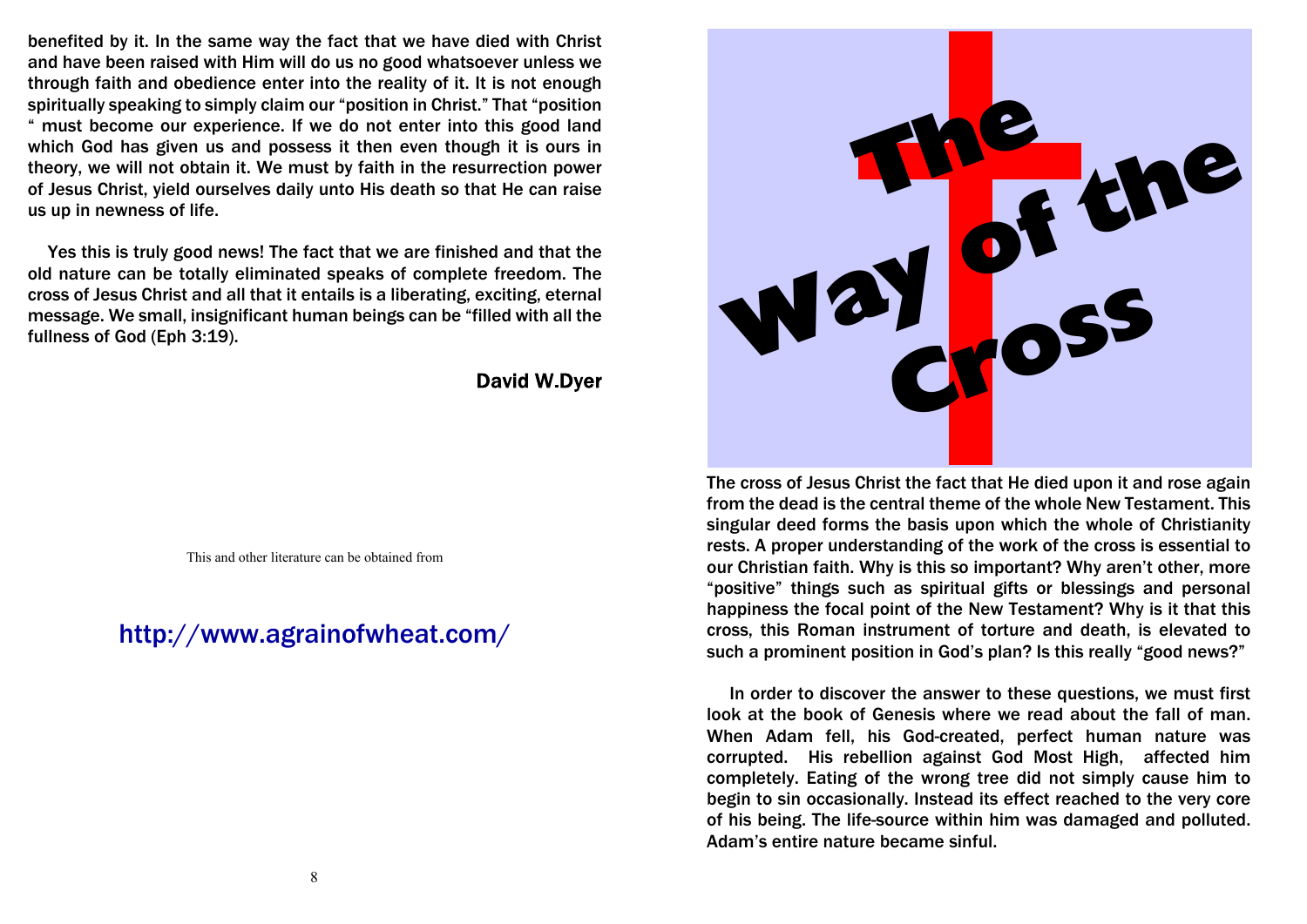Men today sin, not because they slip up once in a while and do something wrong, but because it is their nature to do so. What comes out of them is simply an expression of what is within them. Although the full expression of this sinfulness is kept somewhat in check by governments, pressure from others and the human conscience, at various times in history this sin-principle has been unrestrained. Perhaps the story of Sodom and Gomorrha and the more recent example of the Nazi "holocaust" will adequately illustrate this point.

 While men like to cover themselves up with a facade of "niceness" pretending that they are really quite good and only occasionally do evil, the truth is that the fall of man affected him totally. God's judgment upon this corruption of man's own nature was death. God never intended for His world to be filled with beings who at the very centre of their hearts were sinful. And so His pronounced sentence came upon them (Gen 2:17). Such creatures could not be allowed to live. They surely must die.

 But as we all know, God did not leave mankind in this condition forever. His love for men, who were created in His own image and likeness, caused Him to set in motion a plan. In the course of time, He sent His only Son to die upon a cross, shedding His blood to cleanse us from our sins. Through the offering of His blood Jesus Christ removed our sins and restored our relationship with the Father. In God's sight, the blood of Jesus was sufficient to make atonement for us. We have been brought back into communion with God.

 However, God was not content for men just to continue on in sin requiring His constant forgiveness. His plan is not only to forgive us but also to change us so that we no longer practice sin. Since the original "Adam" life of man by its very nature produces sin, God had to find a remedy. So the work of Christ did not stop simply with the restoration of a relationship. He also brought us a new life. Jesus has brought God's own life to man! He has placed at the centre of our being, within our human spirit, another life which is pure, holy and sinless. He has given us this new life to replace the old one. The old, sinful, corrupt life can now be replaced with a new, holy, sinless nature. Praise the Lord, Christians have been made "partakers of the divine nature" (I Pet 1:4)!

 Unfortunately many people walk only so far with Jesus. Although they may continue to be "good church members" and lead outwardly moral lives, inwardly they are resisting the Holy Spirit. They have gotten to some point which they refuse to yield to God and there they stay. In reality such people have stopped following the Lord. These believers are in a very dangerous spiritual position. The hardening of a man's heart toward God can be so slow it is almost imperceptible. But in the end the result is destruction. Nothing of the old life will be able to endure in the presence of God. Our old, Adamic nature cannot inherit eternity.

 While some believe and teach that the part of our being which is not transformed in this life will be changed instantly when Jesus comes, this is not the case. Although our bodies will be changed "in the twinkling of an eye, (I Cor 15:52) the replacement of our soul-life with God's is something which must take place today. "Now is the day of salvation (II Cor 6:2). When this life is over, anything within us which is still natural will be destroyed. Only that which has been yielded to God and changed can possibly remain. Jesus' words are unmistakable: "Whoever desires to save his life will lose it, but whoever loses his life for My sake will save it" (Lk 9:24). Woe unto us if we neglect "so great a salvation" (Heb 2:3).

## A COMMON MISUNDERSTANDING

 Now I would like to take a little space here to address a common misunderstanding. Sometimes in the New Testament these truths concerning the cross are stated as if they had already happened. In one sense of course they have because when Christ died His work was completed. He said: "It is finished " (Jn 19:30). However, this has occasionally caused confusion in believers' minds. Many do not realize that this crucifixion must be made real to them. Some mistakenly think if they simply "believe" that they are already changed completely, they then are. Others imagine that since they have been forgiven, everything is now O.K., not realizing that this was just the beginning and that God still has important work to do in them.

 The truth is that unless we enter into the experience of these things they will do us absolutely no good. Jesus Christ died for the sins of the whole world but only those who through faith enter into Him are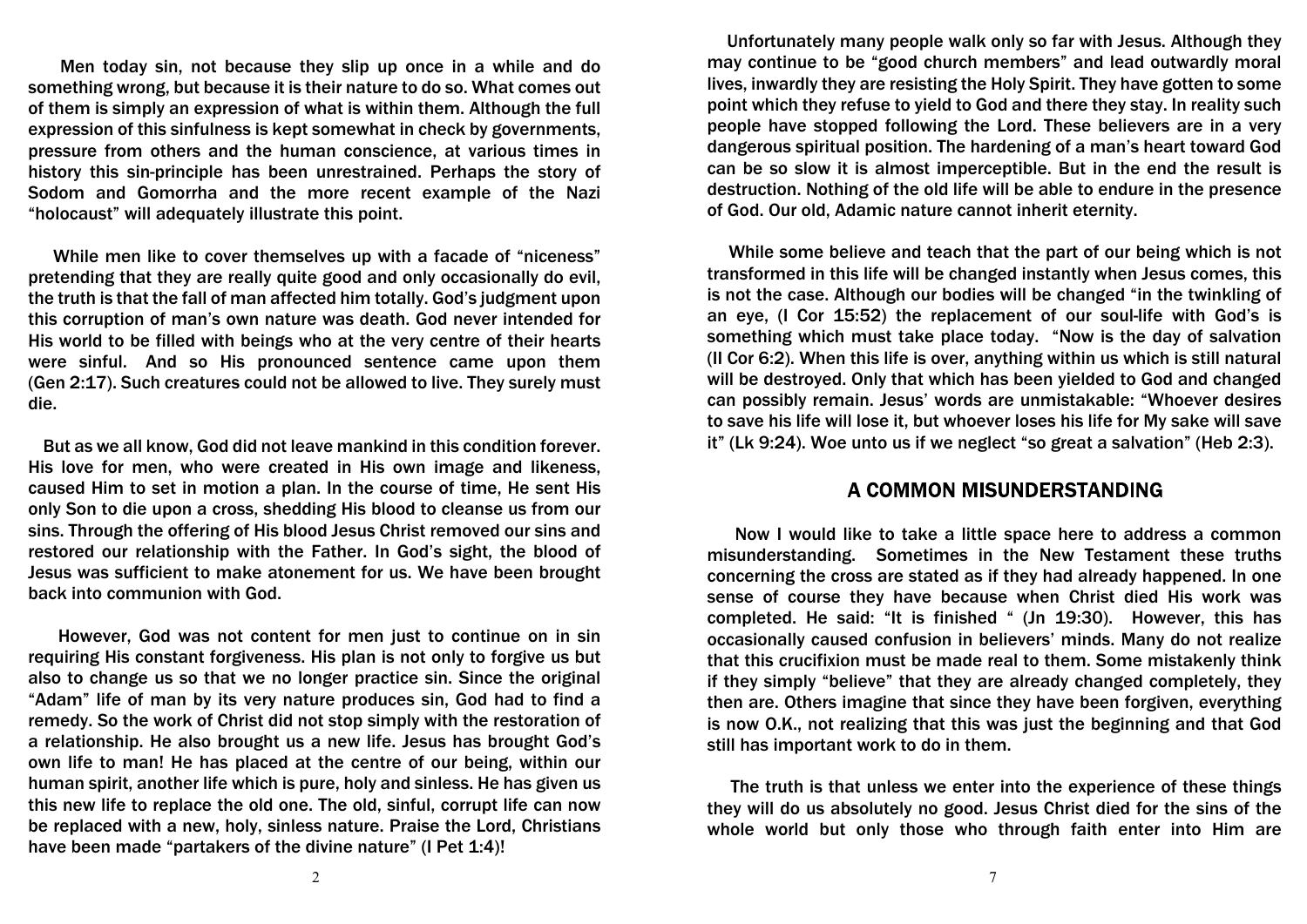are insecure about being in new surroundings and so will never go anywhere else in the world with the glorious gospel.

 However, if we are to be God's completely, not only must the mountains and hills be brought down under His control, but the valleys must be elevated. We must be willing to step out in faith in areas where we are fearful and insecure so that we can see the power of God working in our lives. Paul said that when he was weak, then he was strong (II Cor 12:10). It is often in our weakness that God will use us mightily to display His own strength.

 How then can we recognize these mountains and valleys? How can we see our old "soul-life" for what it really is? The answer is that this can only happen through the illumination of the Holy Spirit. As we walk with Jesus Christ day by day He will shine His light into us. In this light we can see ourselves the way He sees us. Many times pressure will be brought to bear on our lives. Failures, difficult situations, any number of things might be used by God to point out to us where our lives are still natural and unholy. When gold or silver is being purified, intense heat is applied to drive the impurities to the surface where they can been seen and skimmed off. This is a good description of how God works in our lives. He often allows us to be tested, to be put under pressure so that what is deep within our hearts can be rooted out and exposed for what it is. Then we can willingly co-operate with the application of the death and resurrection of Jesus to our lives.

## **A ROCK OF OFFENSE**

 It must be fully understood from the onset that the cross of Jesus Christ often causes offense. It is a point of stumbling for many. To yield unto death areas of our lives which we love and appreciate may be difficult in the extreme. What we are by nature, which may on the surface seem so good, is in reality a hindrance to God's best. However, in the heat of our situations this truth may be difficult to see. While there may be obvious problems in all of our lives which we are only too happy to be rid of, it is not uncommon to find that God wishes to slay something which we count precious. We must be ready for this. Our faith must rest in God that He is able to raise up from the dead something much better than we have given to Him.

## **ONLY ONE PROBLEM**

 Man was made by God as a finite creature. His capacity for life is limited. Therefore as you can imagine, here believers encounter a real problem. We now have two "lives" within us. We have an old life which we inherited from Adam and also a new life from God. Naturally, we cannot be filled with both of these lives at the same time. In order for one to predominate, the other must go! How then are we to get rid of this old, sinful life? Thankfully, Jesus Christ has provided this way for us also. We read in the New Testament that when He died on the cross we died with Him. We "have been crucified with Christ "(Gal 2:20). In some spiritual way which is difficult to understand, when He died on the cross, we died with Him. Not only this, but when He resurrected gloriously from the grave, we were raised up with Him in "newness of life" (Rm 6:4).

 In order for us to be filled with new life, the old life must die. The only way to get rid of it is for it to be killed. It won't just evaporate or disappear. There simply is no other solution. God's original judgment, His sentence upon Adam, must still be carried out. Jesus did not come so that the self-life could escape its doom. He came to provide a "new and living way" (Heb 10:20). Yes, there is a way out from the old life, but not apart from death. Our hope is in the resurrection from the grave. We believe that if we die with Him then we will also be raised up with Him from the dead. In Christ we do not avoid death completely, we pass through it. Although He has delivered us from ultimate death on the final day of judgment, there is a death through which we must pass today which is very real.

 Every Christian should understand that all the old life which we inherited from Adam must be placed upon the cross. Every aspect of the old nature must be eliminated. God's purpose is not to spare the "good parts and only get rid of the bad. No, the "old man is to be crucified completely. In order for this to happen we must deny ourselves and pick up our cross (Lk 9:23). Our privilege is to "put to death the deeds of the body by His Spirit" (Rm 8:13). As we do this, God will begin raising up within us His new life. We will begin enjoying something wholly new and different from anything we ever knew before. When we yield ourselves to the cross we will begin experiencing the glorious resurrection of Jesus.